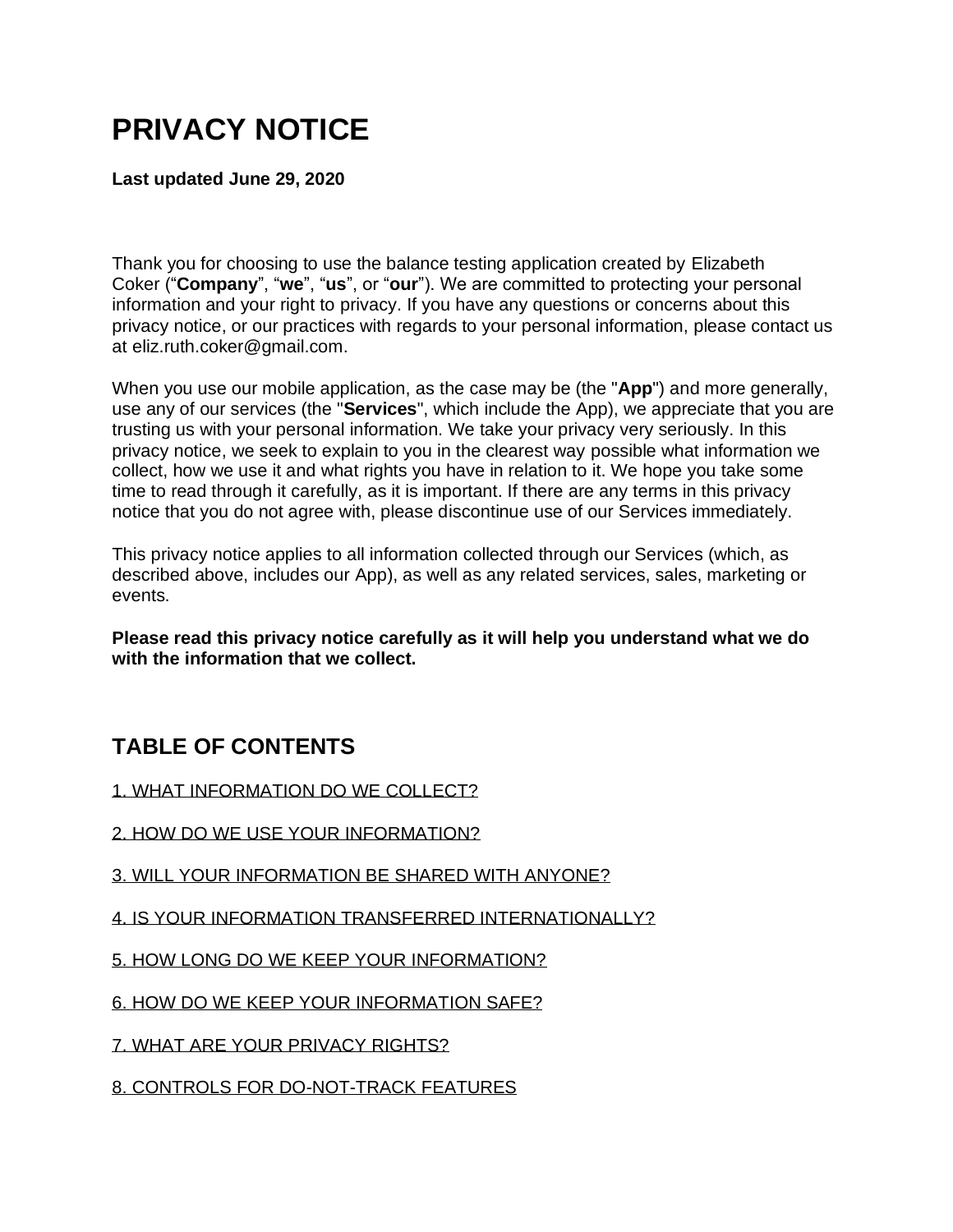#### [9. DO CALIFORNIA RESIDENTS HAVE SPECIFIC PRIVACY RIGHTS?](https://app.termly.io/dashboard/website/488904/privacy-policy#caresidents)

#### [10. DO WE MAKE UPDATES TO THIS NOTICE?](https://app.termly.io/dashboard/website/488904/privacy-policy#policyupdates)

#### [11. HOW CAN YOU CONTACT US ABOUT THIS NOTICE?](https://app.termly.io/dashboard/website/488904/privacy-policy#contact)

### **1. WHAT INFORMATION DO WE COLLECT?**

#### **Information automatically collected**

*In Short: Some information — such as your Internet Protocol (IP) address and/or browser and device characteristics — is collected automatically when you visit our App.*

We automatically collect certain information when you visit, use or navigate the App. This information does not reveal your specific identity (like your name or contact information) but may include device and usage information, such as your IP address, browser and device characteristics, operating system, language preferences, referring URLs, device name, country, location, information about who and when you use our App and other technical information. This information is primarily needed to maintain the security and operation of our App, and for our internal analytics and reporting purposes.

The information we collect includes:

▪ *Device Data.* We collect device data such as information about your computer, phone, tablet or other device you use to access the App. Depending on the device used, this device data may include information such as your IP address (or proxy server), device application identification numbers, location, browser type, hardware model Internet service provider and/or mobile carrier, operating system configuration information.

#### **Information collected through our App**

#### *In Short: We collect information regarding your mobile device, when you use our App.*

If you use our App, we also collect the following information:

▪ *Mobile Device Data.* We automatically collect device information (such as your mobile device ID, model and manufacturer), operating system, version information and system configuration information, device and application identification numbers,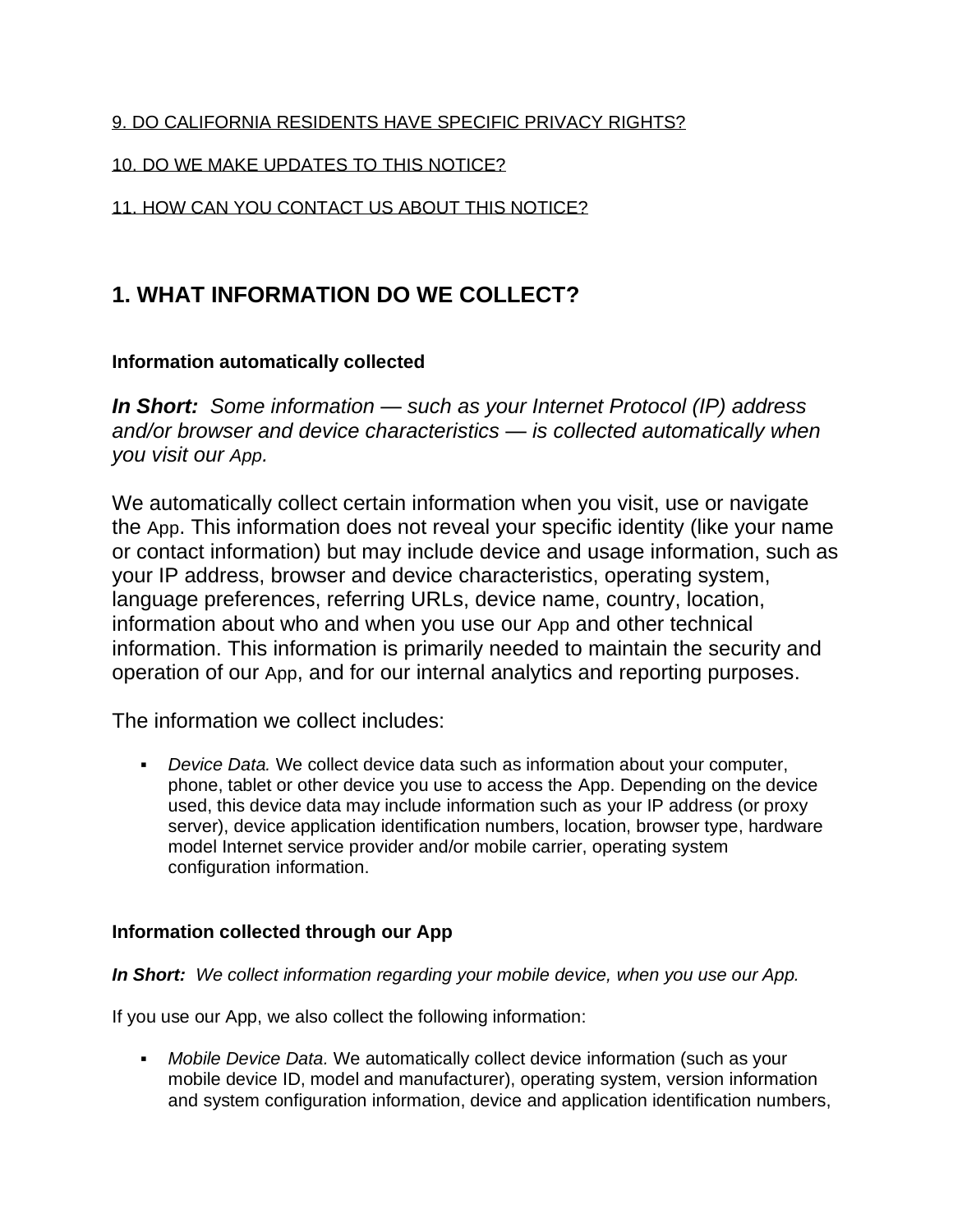browser type and version, hardware model Internet service provider and/or mobile carrier, and Internet Protocol (IP) address (or proxy server). If you are using our App, we may also collect information about the phone network associated with your mobile device, your mobile device's operating system or platform, the type of mobile device you use, your mobile device's unique device ID and information about the features of our App you accessed.

The information is primarily needed to maintain the security and operation of our App, for troubleshooting and for our internal analytics and reporting purposes.

### **2. HOW DO WE USE YOUR INFORMATION?**

*In Short: We process your information for purposes based on legitimate business interests, the fulfillment of our contract with you, compliance with our legal obligations, and/or your consent.*

We use personal information collected via our App for a variety of business purposes described below. We process your personal information for these purposes in reliance on our legitimate business interests, in order to enter into or perform a contract with you, with your consent, and/or for compliance with our legal obligations. We indicate the specific processing grounds we rely on next to each purpose listed below.

We use the information we collect or receive:

▪ **For other business purposes.** We may use your information for other business purposes, such as data analysis, identifying usage trends, determining the effectiveness of our promotional campaigns and to evaluate and improve our App, products, marketing and your experience. We may use and store this information in aggregated and anonymized form so that it is not associated with individual end users and does not include personal information. We will not use identifiable personal information without your consent.

# **3. WILL YOUR INFORMATION BE SHARED WITH ANYONE?**

*In Short: We only share information with your consent, to comply with laws, to provide you with services, to protect your rights, or to fulfill business obligations.*

We may process or share your data that we hold based on the following legal basis:

▪ **Consent:** We may process your data if you have given us specific consent to use your personal information in a specific purpose.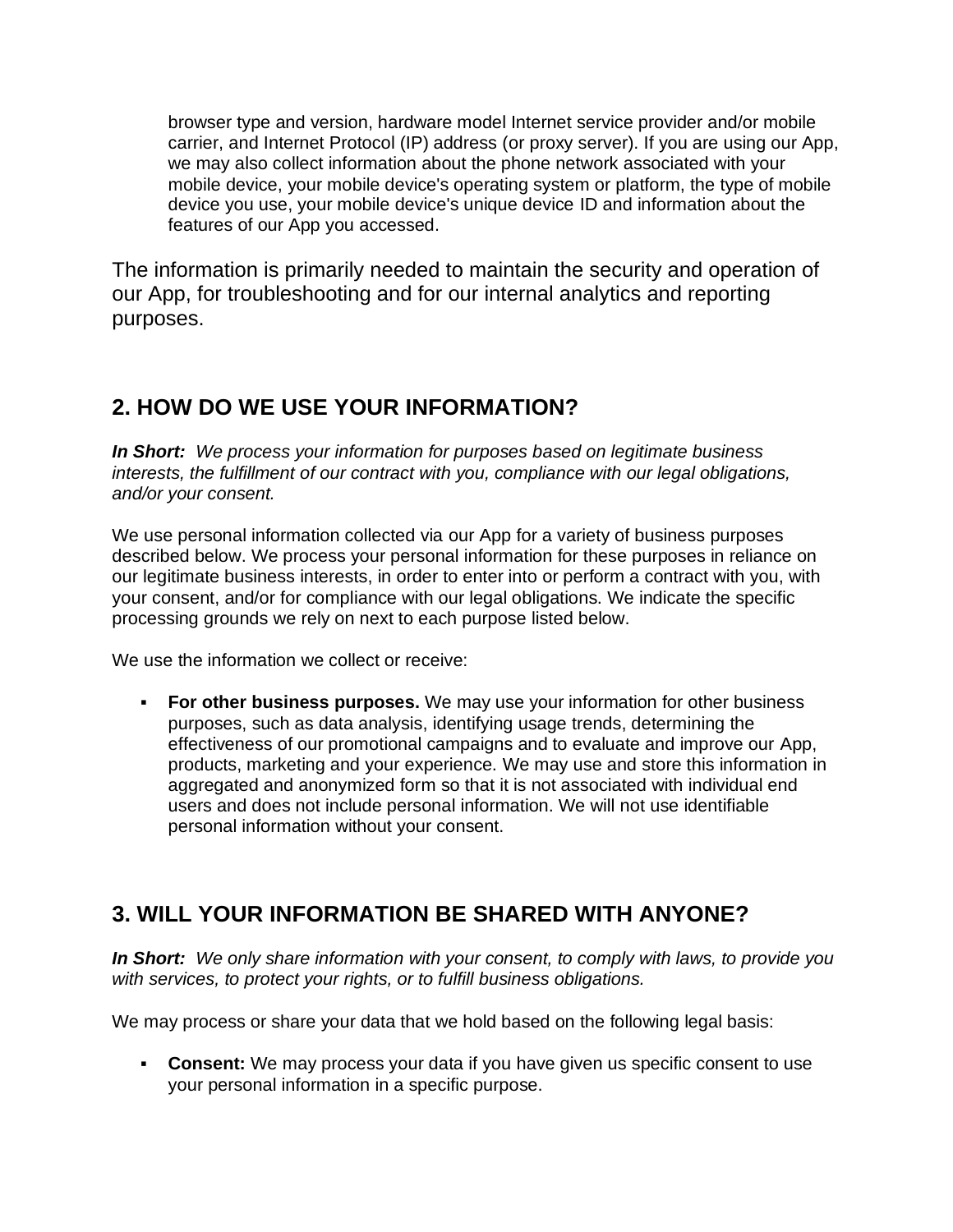- **Legitimate Interests:** We may process your data when it is reasonably necessary to achieve our legitimate business interests.
- **Performance of a Contract:** Where we have entered into a contract with you, we may process your personal information to fulfill the terms of our contract.
- **Example 20 India Divisions:** We may disclose your information where we are legally required to do so in order to comply with applicable law, governmental requests, a judicial proceeding, court order, or legal process, such as in response to a court order or a subpoena (including in response to public authorities to meet national security or law enforcement requirements).
- **Vital Interests:** We may disclose your information where we believe it is necessary to investigate, prevent, or take action regarding potential violations of our policies, suspected fraud, situations involving potential threats to the safety of any person and illegal activities, or as evidence in litigation in which we are involved.

More specifically, we may need to process your data or share your personal information in the following situations:

**EUSINESS Transfers.** We may share or transfer your information in connection with, or during negotiations of, any merger, sale of company assets, financing, or acquisition of all or a portion of our business to another company.

### **4. IS YOUR INFORMATION TRANSFERRED INTERNATIONALLY?**

*In Short: We may transfer, store, and process your information in countries other than your own.*

Our servers are located in. If you are accessing our App from outside, please be aware that your information may be transferred to, stored, and processed by us in our facilities and by those third parties with whom we may share your personal information (see ["WILL YOUR](https://app.termly.io/dashboard/website/488904/privacy-policy#infoshare)  [INFORMATION BE SHARED WITH ANYONE?"](https://app.termly.io/dashboard/website/488904/privacy-policy#infoshare) above), in and other countries.

If you are a resident in the European Economic Area, then these countries may not necessarily have data protection laws or other similar laws as comprehensive as those in your country. We will however take all necessary measures to protect your personal information in accordance with this privacy notice and applicable law.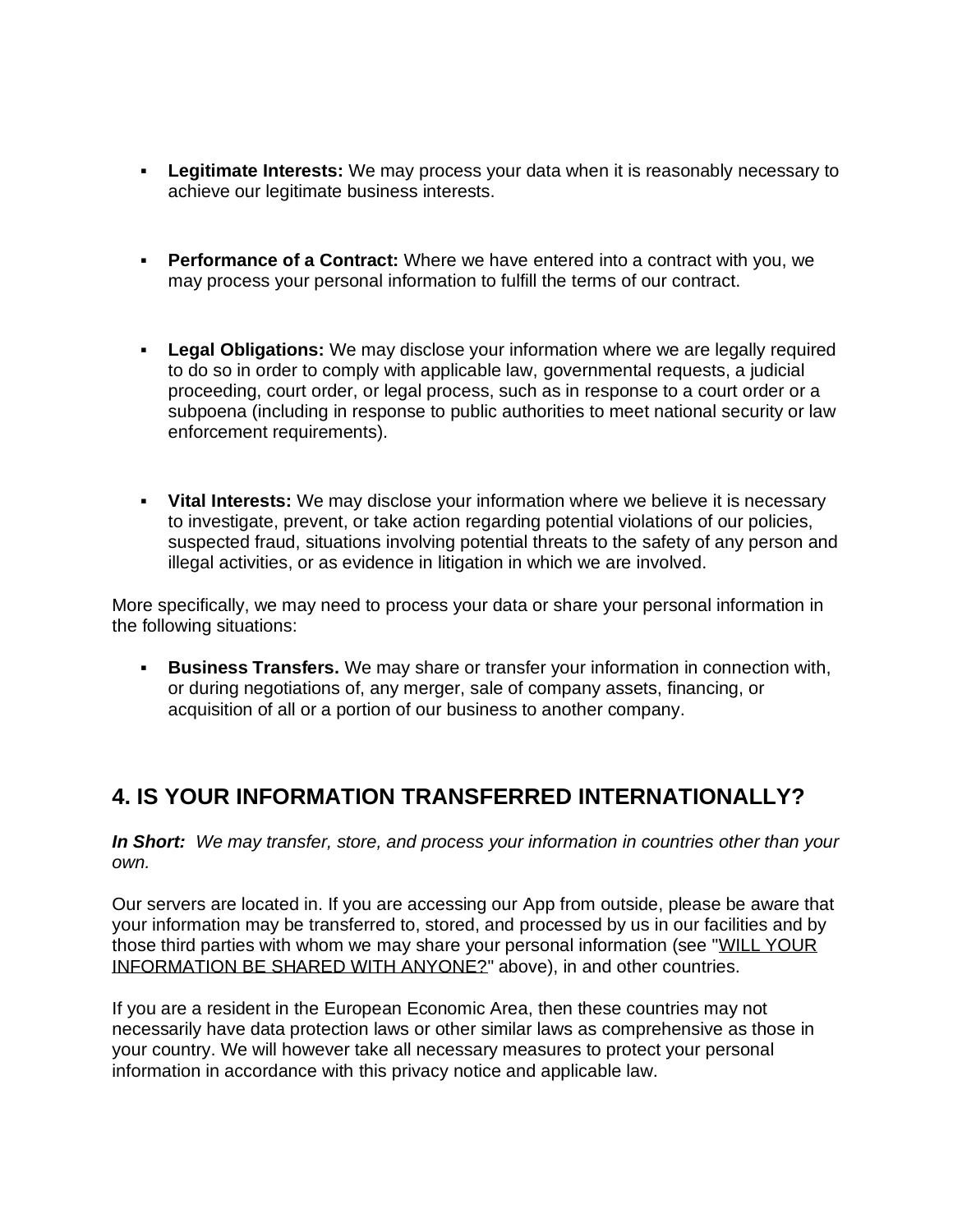# **5. HOW LONG DO WE KEEP YOUR INFORMATION?**

*In Short: We keep your information for as long as necessary to fulfill the purposes outlined in this privacy notice unless otherwise required by law.*

We will only keep your personal information for as long as it is necessary for the purposes set out in this privacy notice, unless a longer retention period is required or permitted by law (such as tax, accounting or other legal requirements). No purpose in this notice will require us keeping your personal information for longer than 90 days.

When we have no ongoing legitimate business need to process your personal information, we will either delete or anonymize such information, or, if this is not possible (for example, because your personal information has been stored in backup archives), then we will securely store your personal information and isolate it from any further processing until deletion is possible.

### **6. HOW DO WE KEEP YOUR INFORMATION SAFE?**

*In Short: We aim to protect your personal information through a system of organizational and technical security measures.*

We have implemented appropriate technical and organizational security measures designed to protect the security of any personal information we process. However, despite our safeguards and efforts to secure your information, no electronic transmission over the Internet or information storage technology can be guaranteed to be 100% secure, so we cannot promise or guarantee that hackers, cybercriminals, or other unauthorized third parties will not be able to defeat our security, and improperly collect, access, steal, or modify your information. Although we will do our best to protect your personal information, transmission of personal information to and from our App is at your own risk. You should only access the App within a secure environment.

# **7. WHAT ARE YOUR PRIVACY RIGHTS?**

*In Short: You may review, change, or terminate your account at any time.*

If you are resident in the European Economic Area and you believe we are unlawfully processing your personal information, you also have the right to complain to your local data protection supervisory authority. You can find their contact details here: [http://ec.europa.eu/justice/data-protection/bodies/authorities/index\\_en.htm.](http://ec.europa.eu/justice/data-protection/bodies/authorities/index_en.htm)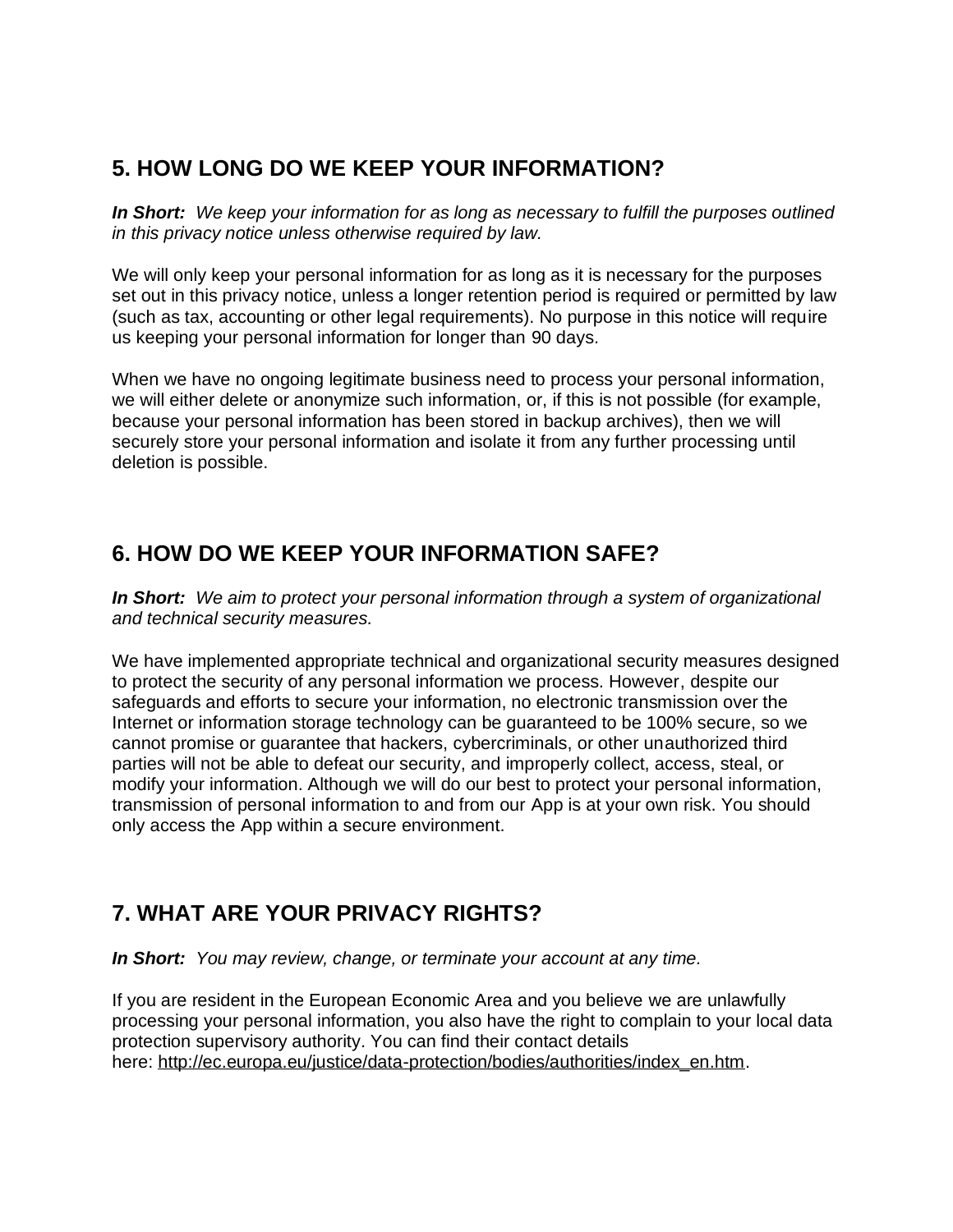If you are resident in Switzerland, the contact details for the data protection authorities are available here: [https://www.edoeb.admin.ch/edoeb/en/home.html.](https://www.edoeb.admin.ch/edoeb/en/home.html)

### **8. CONTROLS FOR DO-NOT-TRACK FEATURES**

Most web browsers and some mobile operating systems and mobile applications include a Do-Not-Track ("DNT") feature or setting you can activate to signal your privacy preference not to have data about your online browsing activities monitored and collected. At this stage, no uniform technology standard for recognizing and implementing DNT signals has been finalized. As such, we do not currently respond to DNT browser signals or any other mechanism that automatically communicates your choice not to be tracked online. If a standard for online tracking is adopted that we must follow in the future, we will inform you about that practice in a revised version of this privacy notice.

### **9. DO CALIFORNIA RESIDENTS HAVE SPECIFIC PRIVACY RIGHTS?**

*In Short: Yes, if you are a resident of California, you are granted specific rights regarding access to your personal information.*

California Civil Code Section 1798.83, also known as the "Shine The Light" law, permits our users who are California residents to request and obtain from us, once a year and free of charge, information about categories of personal information (if any) we disclosed to third parties for direct marketing purposes and the names and addresses of all third parties with which we shared personal information in the immediately preceding calendar year. If you are a California resident and would like to make such a request, please submit your request in writing to us using the contact information provided below.

If you are under 18 years of age, reside in California, and have a registered account with the App, you have the right to request removal of unwanted data that you publicly post on the App. To request removal of such data, please contact us using the contact information provided below, and include the email address associated with your account and a statement that you reside in California. We will make sure the data is not publicly displayed on the App, but please be aware that the data may not be completely or comprehensively removed from all our systems (e.g. backups, etc.).

### **10. DO WE MAKE UPDATES TO THIS NOTICE?**

*In Short: Yes, we will update this notice as necessary to stay compliant with relevant laws.*